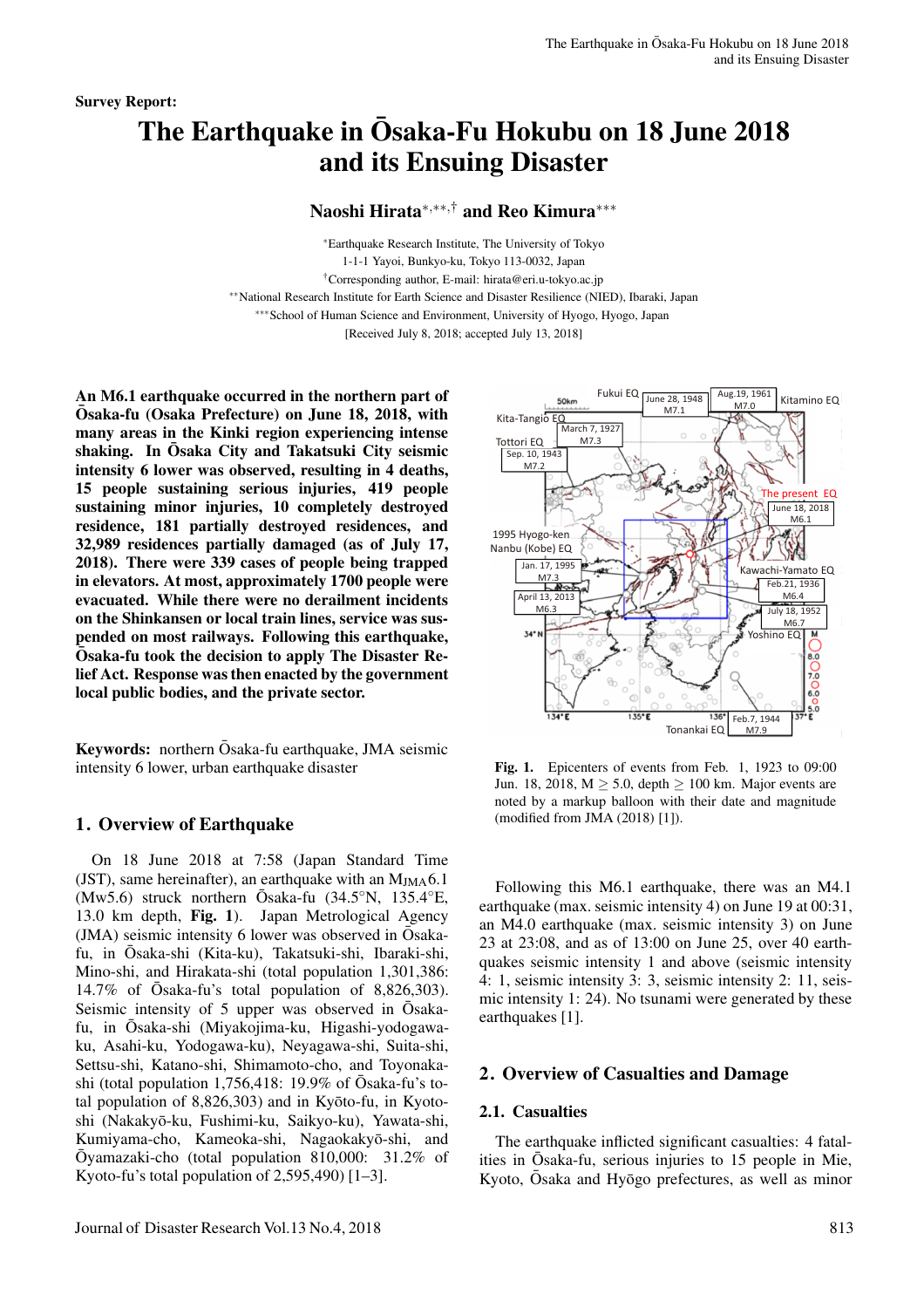injuries to 419 people in the above prefectures and also Shiga, Nara and Tokushima prefectures, totaling 434 casualties (as of 14:00 on July 17, 2018) [4].

## 2.2. Building Damage

As of 14:00 on July 17, 10 completely destroyed and 181 partially destroyed houses were counted in Osakafu A total of 32,989 partially damaged houses in Osaka  $(30,524)$ , Kyoto  $(2,434)$ , Hyōgo  $(4)$  and Nara  $(27)$  prefectures was recorded. The number of damaged residential houses may increase with surveys that are being conducted to assess damaged houses for the purpose of issuing Disaster Victim's Certificate (*risai shomeisho*) to affected people. There were three instances of fires caused by the earthquake in  $\bar{O}$ saka-fu, and four in Hy  $\bar{O}$  ogo prefecture. As of 16:00 on June 18, all of these fires have been extinguished [4].

## 2.3. Other Damage

The earthquake caused damage to electricity, gas, water and telephone services, resulting in outages. About as many as  $170,000$  homes, mainly in suburban  $\overline{O}$ saka, experienced an electrical blackout, but power was restored by 10:43, approximately 3 hours after the earthquake [5]. While gas service in  $\overline{O}$ saka-fu was stopped for 111,951 households in Takatsuki-shi, Ibaraki-shi, Settsushi and Suita-shi, services resumed completely by June 24 [6]. There were 339 cases of people trapped in elevators. The number of elevators experiencing emergency shut-downs was approx. 10,000. While there were no derailments on the Shinkansen (bullet train) line or local rail line, 8 Tōkaidō Shinkansen trains, 3 Sanyō Shinkansen trains, 153 JR West local trains, and 81 trains run by private railway companies were stopped on June 18. Service was resumed the same day [7].

## 3. Overview of Response

## 3.1. Response by National and Local Governments

The national government established a response office in the prime minister's office on June 18 at 8:00, immediately after the occurrence of the M6.1 event, convening an emergency team composed of the directors of the respective ministries and agencies. Following the designation by the prime minister at 8:03. and a prime minister's press conference at 8:57, "the Prime Minister disaster management meetings at the ministerial or high-ranking senior official level regarding the 2018 earthquake with a hypocenter in northern  $\bar{O}$ saka-fu" was convened at 15:00.

 $\overline{O}$ saka-fu established a Major Disaster Management Headquarters at 7:58, and after dispatching an initial emergency survey team (2 prefectural employees) at 9:10, it convened its first and second major disaster management headquarters meetings at 9:30 and 13:48 respectively, and began assessing the damage distribution and severity. Because a large number of casualties were reported and many people were in danger of being harmed,  $\overline{O}$ saka-fu decided at 17:30 to apply The Disaster Relief Act to twelve cities and one town (Osakashi, Toyonaka-shi, Suita-shi, Takatsuki-shi, Moriguchishi, Hirakata-shi, Ibaraki-shi, Neyagawa-shi, Mino-shi, Settsu-shi, Shijōnawate-shi, Katano-shi, Mishima-gunshimamoto-chou.

Local public bodies and local governments in the Kansai region – such as Kyōto-fu, Hyōgo prefecture and Nara prefecture – established Disaster Alert headquarters similar to the one in  $\bar{O}$ saka-fu. In Ky $\bar{O}$ to-fu, where significant damage was recorded, this was converted into a Disaster Management headquarters at 10:00, which continued with the response actions.

Subsequently, evacuation shelters were opened in  $\overline{O}$ saka-fu, Kyōto-fu and Hyōgo prefecture, with as many as 1,785 people leaving their home and moving to 346 shelters in  $\overline{O}$ saka-fu (as of June 19, 07:30 a.m.) and 42 people evacuating to 8 shelters in Kyōto-fu (as of June 19, 15:00). As of June 25, one week after the disaster occurred, there are  $467$  evacuees in Osaka-fu [4].

## 3.2. Response by Earthquake Investigation Agencies

The Headquarters for Earthquake Research Promotion convened an interim earthquake investigation committee meeting at 16:00 on June 18, and announced its assessment of the earthquake in  $\bar{O}$ saka-fu Hokubu [8].

On June 14, the National Research Institute for Earth Science and Disaster Resilience (NIED) established a crisis response website and used its real-time seismic damage estimation system (preliminary version) to estimate the distribution of completely destroyed buildings (June 15/16) [9].

# 4. Features of This Disaster, and Upcoming Issues

The earthquake that struck  $\overline{O}$ saka-fu Hokubu corresponds to earthquakes that occur at an approx. monthly frequency in Japan. For example, the number of earthquakes occurring in Japan and its vicinity of M6.0 or above is 1.4, amounting to approx. 17 times per year (average value for 84 years between 1924–2007). In turn, according to the JMA's database (since 1923), this was the first instance of an earthquake greater than JMA Seismic intensity 6 lower in  $\bar{O}$ saka-fu.

Past earthquakes that caused damage in Osaka-fu include the earthquake in 1596 with an M7 1/2 known as the Keicho-Fushimi Earthquake. Causing damage over a widespread area within  $\bar{O}$ saka-fu, this earthquake claimed more than 600 lives in Sakai (currently the area around Sakai-shi). Furthermore, in the 1936 Kawachi Yamato Earthquake (M6.4), there were 8 fatalities within  $\overline{O}$ sakafu, and fissures in the ground were observed as well as sand volcanoes and welling of water [5]. More recently, in the 1995 Hyōgo-ken Nanbu, Kobe, Earthquake, JMA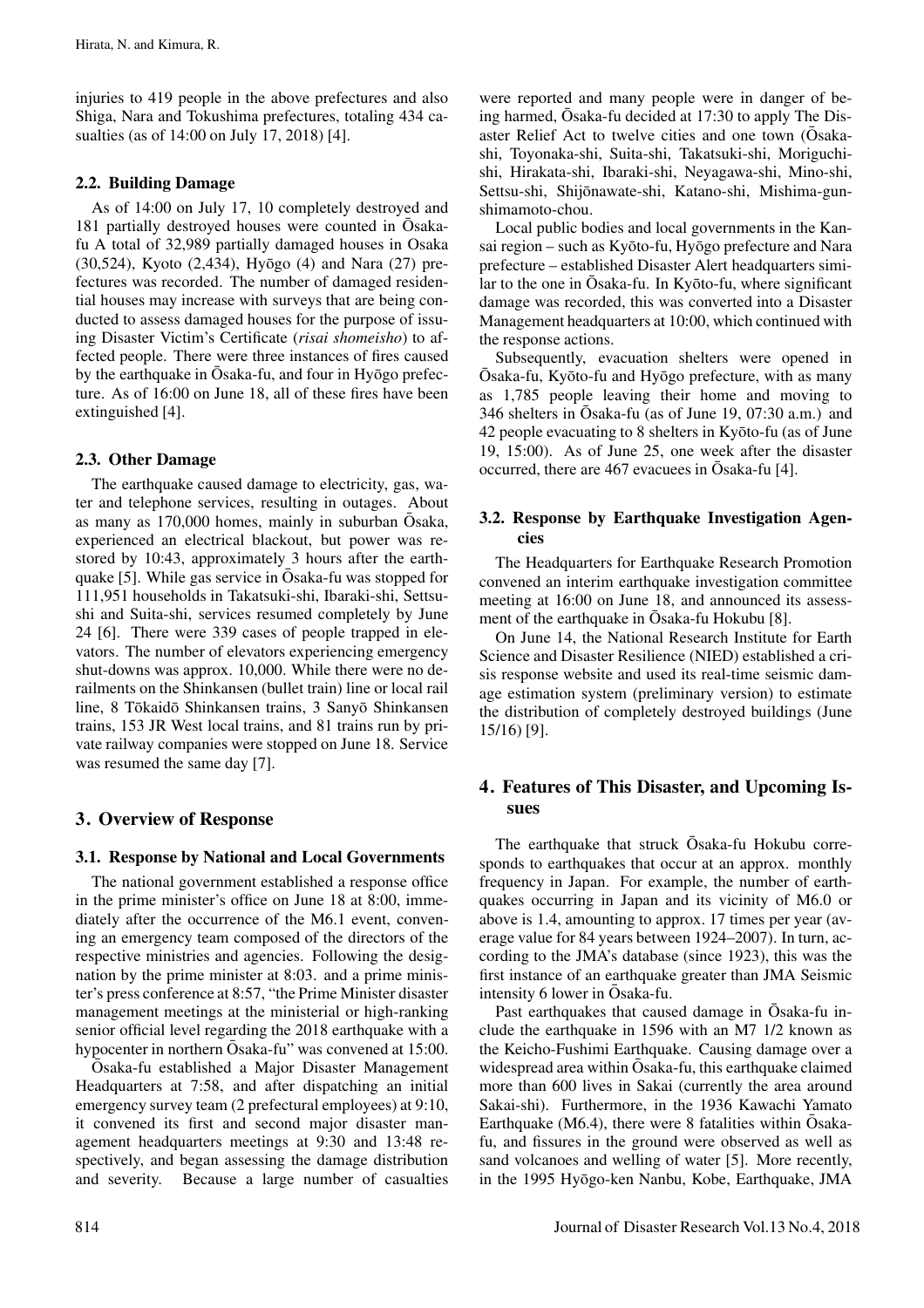seismic intensity 4 and 5 were observed in Osaka Chuoku and Kyōto-shi, Nakagyou-ku respectively.

In the vicinity of the epicenter of the present earthquake is the Arima-Takatsuki fault zone that runs east to west, and the Ikoma fault zone and Uemachi fault zones which extend from south to north. No surface geodetic or geomorphic evidence indicating surface ruptures was reported as is usually the case for an M6 class earthquakes occurring at a depth of 10 km or deeper.

Although the hypothesis cannot be rejected that this earthquake constitutes activity related to these fault zones, it will be necessary to conduct further investigations based on results of upcoming observations to gain a clearer picture [10].

This earthquake occurred in an urbanized area with a highly dense population, even for Japanese standards. The population of Osaka-shi  $(2,721,728)$  [2] during the day is 1.31 times greater than that of the nighttime population; in particular, for the Kita-ku district where JR Osaka station is located and Chuo-ku where many offices are located, the daytime population is 3.33 times and 4.88 times greater [11], respectively. Due to the earthquake occurring just before 8:00 on a Monday morning during the commuter and school rush-hour, the impact was exacerbated.

Because of commuting time, interruptions and delays of trains caused congestion on the roads, which were overflowing with people walking to their destination. Train interruptions continued throughout the day, mainly for JR, with reports that some 5.8 million people were affected.

Among the four fatalities (a 9-year-old girl and an 80 year-old male) were caused by a collapse of a concreteblock wall, while two were caused by falling furniture (bookshelves) or the falling books inside homes (85- and 66-year-old males). The 9-year-old girl was killed by a collapsing concrete-block wall next to the school's swimming pool while walking to school, providing a stark reminder of the importance of safety measures for nonstructural elements. However, there is a high possibility that this concrete-block wall was in violation of the building code.

Since the 19th, one day after the earthquake struck, disaster volunteer centers were opened in various cities around suburban Osaka-fu, with efforts focused on listen- ¯ ing to the support needs of local residents.

This is an earthquake disaster in a major urban area, and in the coming months there will be a pressing need to analyze the damage, the impact and the response in order to learn vital lessons for responding to major earthquake disasters that may strike the Tokyo metropolitan area in future. To enhance social resilience to a seismic disaster, we suggest to install a simple little seismometer in buildings for post-mortem analyses of collapsed or heavily damaged buildings. A dense network would also favor a better knowledge on site conditions [12].

#### Acknowledgements

The present work is partially supported by Tokyo Metropolitan Resilience Project of National Research Institute for Earth Science and Disaster Resilience (NIED). The work is partially supported by the Ministry of Education, Culture, Sports, Science and Technology (MEXT) of Japan, under its Earthquake and Volcano Hazards Observation and Research Program. R.K. is supported by JSPS/MEXT KAKENHI Grant Numbers JP26242031. We thank Joel Challender of NIED for his English editing of the present manuscript. Danijel Schorlemmer improved the manuscript.

#### References:

- [1] Japan Meterological Agency (JMA), "Seismological and Volcanological Department Announcement (4th release) of June 25, 2018 regarding The Earthquake in Ōsaka-fu Hokubu on 18 June 2018 at 07:58," https://www.jma.go.jp/jma/press/1806/25b/ kaisetsu201806251400.pdf [accessed July 17, 2018]
- [2] Ōsaka-fu, "Ōsaka-fu Monthly Estimated Populaton (as of May 01, 2018)," 2018, http://www.pref.osaka.lg.jp/toukei/jinkou/jinkouxlslist.html [accessed July 17, 2018]
- [3] Kyōto-fu, "Kyōto-fu Monthly Estimated Population (as of May 01, 2018)," 2018, http://www.pref.kyoto.jp/tokei/monthly/suikeijinkou/ suikeitop.html [accessed July 17, 2018]
- [4] Fire and Disaster Management Agency, "State of Damage due to Earthquake with Hypocenter in Ōsaka-fu Hokubu, and State of Response of Fire Fighting Agencies (Report No.27)," 2018, http://www.fdma.go.jp/bn/ cies (Report No.27)," 2018, http://www.fdma.go.jp/bn/<br>6463f3b06e101370929aa14fbedf5d0d56ee76f6.pdf [accessed July 17, 2018]
- [5] Kansai Electric Power, "Regarding Impact of Earthquake that Struck Ōsaka-fu (Report No.5: as of 11:00 a.m.)," 2018, http: //www.kepco.co.jp/corporate/pr/2018/0618 5j.html [accessed July 17, 2018]
- [6] Osaka Gas, "Regarding State of Restoration to Supply of City Gas (Report No.17)," 2018, http://www.osakagas.co.jp/company/press/ emergency/1271574 38726.html [accessed July 17, 2018]
- [7] MLIT, "Regarding Earthquake with Hypocenter in Ōsaka-fu Hokubu (Report No.14) (as of June 25, 2018)," 2018, http://www. mlit.go.jp/saigai/saigai 180618.html [accessed July 17, 2018]
- [8] The Headquarters for Earthquake Research Promotion, "Characteristics of Seismic Activities in Ōsaka-fu," 2018, https://www. jishin.go.jp/regional\_seismicity/rs\_kinki/p27\_osaka/ [accessed July 17, 2018]
- [9] National Research and Development Agency National Research Institue for Earth Science and Disaster Resilience, "Crisis Re-<br>ponse Website for Earthquake with Hypocenter in Ōsaka-fu Hokubu (2018)," 2018, http://crs.bosai.go.jp/DynamicCRS/index. html?appid=7f61007cafa949708cd5471bc6c52188 [accessed July 17, 2018]
- [10] Earthquake Research Committee, "Evaluation of Earthquake in Northern Ōsaka Prefecture of June 18, 2018," (publicized on June 18, 2018) https://www.static.jishin.go.jp/resource/monthly/ 2018/20180618 osaka.pdf [accessed July 17, 2018]
- [11] Osaka City, "2015 National Populaton Census Daytime Popula-tion in Osaka City," 2017, http://www.city.osaka.lg.jp/toshikeikaku/ cmsfiles/contents/0000407/407872/gaiyou.pdf [accessed July 17, 2018]
- [12] K. Tamura and N. Hirata, " "DEKATSU" activity of data and service collaboration among private companies and academic institutions for Tokyo metropolitan resilience project," 2017 IEEE Int. Conf. on Big Data (Big Data), Boston, MA, pp. 4435-4437, doi: 10.1109/BigData.2017.8258481, 2017.